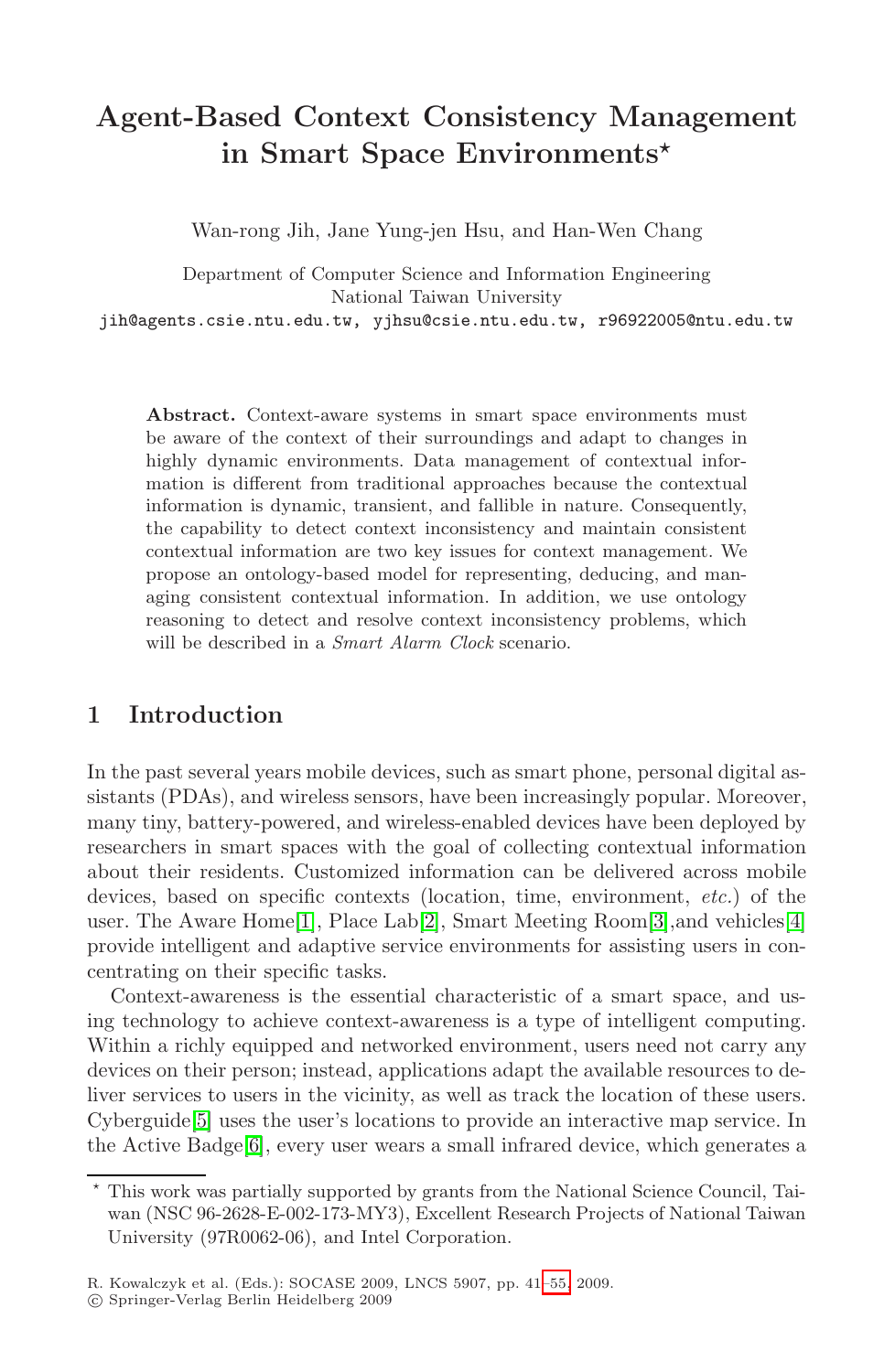unique signal and can be used to identify the user. Xerox PARCTab[7] is a personal digital assistant that uses an infrared cellular network for communication. Bat Teleporting[8] is an ultrasound indoor location system.

In a smart space, augmented appliances, stationary computers, and mobile sensors can be used to capture raw contextual information (*e.g.* temperature, spatial data, network measurement, and environmental factors), and consequently a context-aware system needs to understand the meaning of a given context. Therefore, developing a model to represent contextual information is the first step of designing context-aware systems. Context-aware services require the high-level description about various user states and environmental situations. However, high-level context cannot be directly acquired from sensors. The capability to infer high-level contexts from existing knowledge is required in context-aware systems. Consequently, how to derive high-level contexts is the second step in designing context-aware systems. As people may move within and between environments at any time, it is increasingly important that computers adapt to context information in order to appropriately respond to the needs of users. How to deliver the right services to the right places at the right time is then the third step in designing context-aware systems. Inconsistent contexts may appear in context-aware systems as systems react to the rapid change of contextual information. Systems having inconsistent knowledge will fail to provide correct services. Therefore, a context-aware system must maintain a consistency knowledge base and react to the dynamic change of contexts, which is the fourth step in designing context-aware systems.

In this research, we leverage multi-agent and semantic web technologies that provide the means to express context and use abstract representations to derive usable context for proactively delivering context-aware service to the user. We propose an ontology-base model for supporting context management, which can provide high-level context reasoning and detect knowledge inconsistency. In addition, a *Smart Alarm Clock* scenario serves as an explanatory aid in illuminating the details of our research.

#### **2 Background Technologies**

An overview of the context models, context reasoning, and ontology is introduced in this section.

## **2.1 Context Representation**

Context is mainly characterized by four dimensions[9]: location, identity, activity and time. Location refers to the exact position of the user. If we know a person's identity, we could easily identify related information such as birth date, social connectivity, or email addresses when the appropriate access to user-related data is given. Knowing the location of an entity, we could determine its nearby objects and users.

Many context-aware systems concentrate on location aware services. Ye *et al.*[10] use a lattice model to represent spatial structure, which can deal with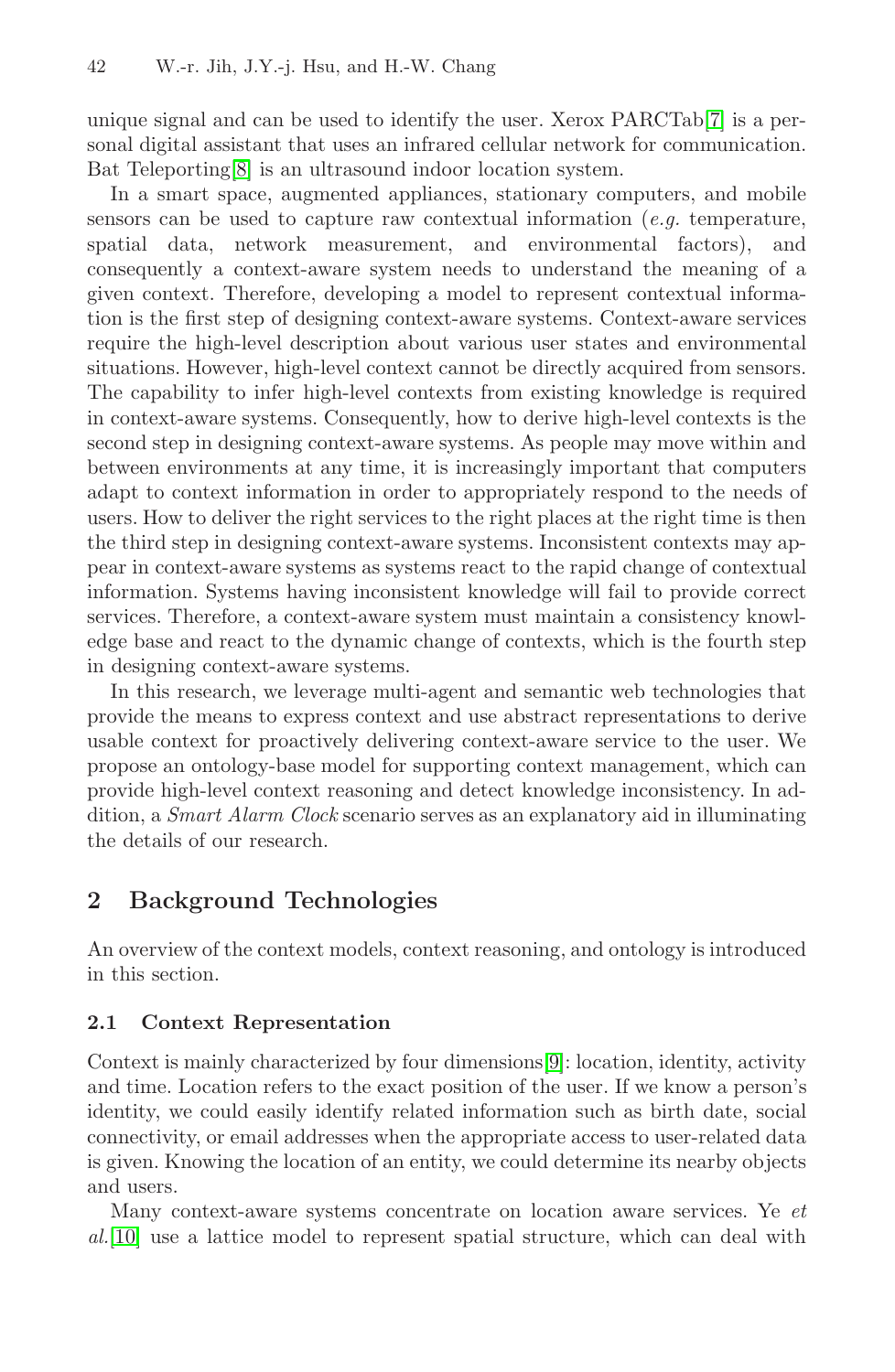syntactic and semantic labels. This general spatial model provides both absolute and relative references for geographic positions, as well as both the containment and connection relationships. MINDSWAP Group at University of Maryland Institute for Advanced Computer Studies developed Semantic geoStuff<sup>1</sup> to express basic geographic features such as countries, cities, and relationships between these spatial descriptors.

The RFC  $2445^2$ , which defines the iCalendar format for calendaring and scheduling applications, enables users to create personal event data. Google Calendar<sup>3</sup> i[s a](#page-13-3) popular web-based calendar which supports the iCalendar standard and allows users to share their own personal activities with others. These human activities can be broken down into people, time, and location. Consequently, the contents of a person's schedule can help us to derive his or her location at a given time.

#### **2.2 Ontology**

Strang and Linnhoff-popien[11] concluded that an ontology is the most expressive model. Gruber[12] d[efi](#page-2-0)nes ontology as an "explicit specification of a conceptualization". An ontology is developed to ca[ptu](#page-2-1)re the conceptual understanding of a domain in a generic way and provides a semantic basis for grounding fine-grained knowledge.

COBRA-ONT[13] provides key requirements for modeling context in smart meeting applications. It defines concepts and relations of physical locations, time, people, software agents, mobile devices, and meeting events. SOUPA[14] (Standard Ontology for Ubiquitous and Pervasive Applications) uses other standard domain ontologies, such as FOAF<sup>4</sup> (Friend o[f A](#page-13-4) [F](#page-14-1)[rien](#page-14-2)d), OpenGIS, spatial relations in OpenCyc, ISO  $8601$  date and time formats<sup>5</sup>, and DAML time ontology[15]. Clearly, these ontologies provide not only rich contextual representations, but also make use of the abilities of reasoning and sharing knowledge.

#### $2.3$ **2.3 Context Reasoning**

Design and implementation of context reasoning can vary depending on types of contextual information that are involved. Early context-aware systems[16,17,18] [embedded the understanding of th](http://www.mindswap.org/2004/geo/geoStuff.shtml)e contextual information into the program [code of the system. T](http://tools.ietf.org/html/rfc2445)herefore, developed applications often had rigid implemen[tations](http://calendar.google.com) [and](http://calendar.google.com) were difficult to maintain.

<span id="page-2-1"></span><span id="page-2-0"></span>[Rule-based](http://xmlns.com/foaf/spec/) logical inference can help to develop flexible context-aware sys[tems](http://www.w3.org/TR/NOTE-datetime) [by](http://www.w3.org/TR/NOTE-datetime) [separating](http://www.w3.org/TR/NOTE-datetime) [h](http://www.w3.org/TR/NOTE-datetime)igh-level context reasoning from low-level system behavior. However, context modeling languages are used to represent contextual information and rule languages are used to enable context reasoning. Accordingly, in

 $1$  http://www.mindswap.org/2004/geo/geoStuff.shtml

<sup>2</sup> http://tools.ietf.org/html/rfc2445

<sup>3</sup> http://calendar.google.com

<sup>4</sup> http://xmlns.com/foaf/spec/

<sup>5</sup> http://www.w3.org/TR/NOTE-datetime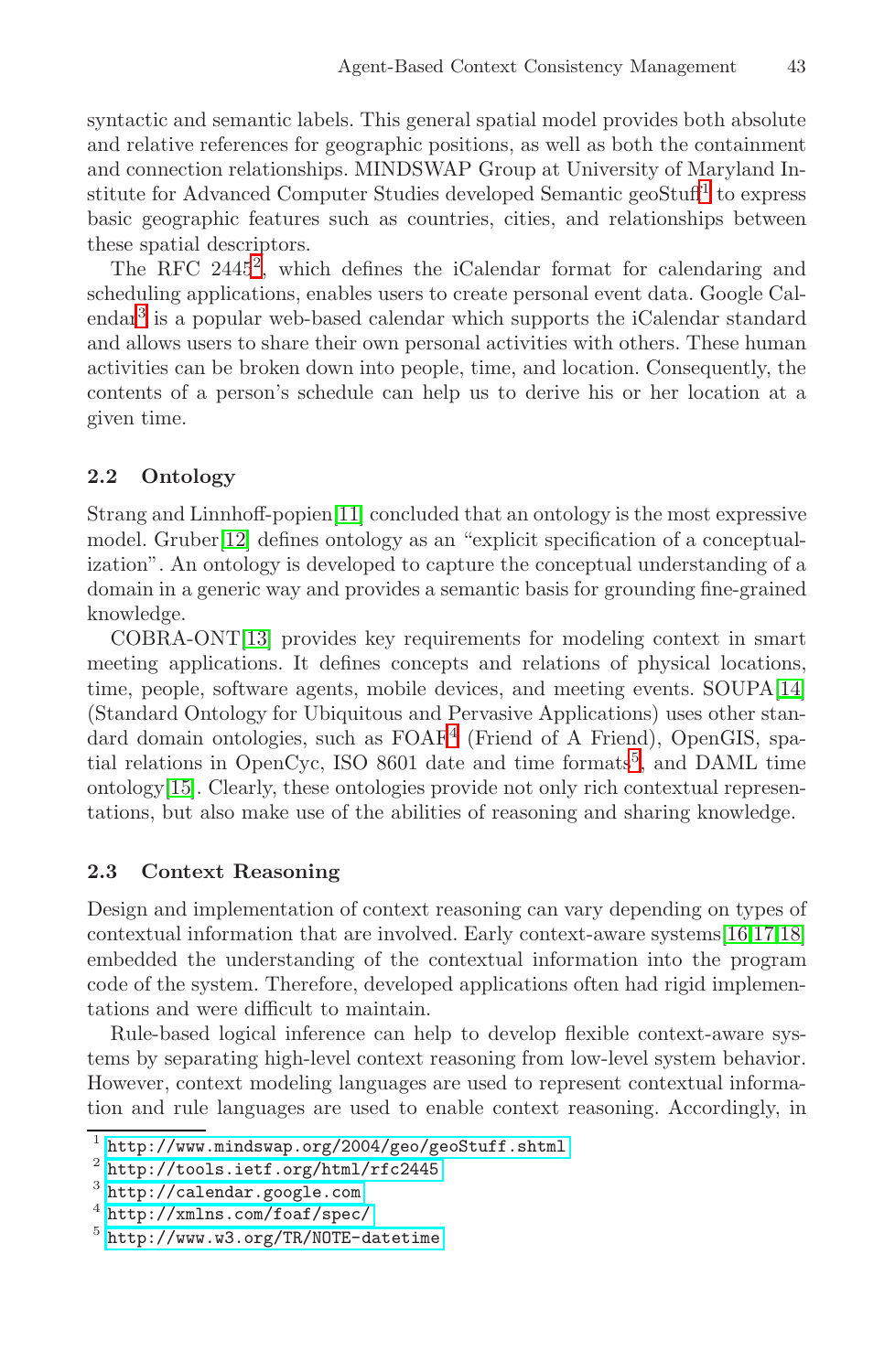most cases, these t[wo](#page-3-1) types of languages ha[ve](#page-3-2) different syntaxes and semantic representations; thus it is a challenge to effectively integrate these distinctive languages in the development of context-aware systems. A mechanism to convert between contextual modeling and reasoning languages is one of solutions for this challenge. Gandon and Sadeh[19,20] propose e-Wallet which implements ontologies as context r[epo](#page-14-4)sitories and uses a rule engine Jess[21] to invoke the corresponding access control rules. Th[e e-](#page-14-5)Wallet using RDF<sup>6</sup> triples to represent contextual information and OWL<sup>7</sup> to define context ontology. Contextual information is loaded into the e-Wallet by using a set of XSLT<sup>8</sup> stylesheets to translate OWL input files into Jess assertions and rules.

Ontology models can represent contextual information and specify concepts, subconcepts, relations, properties, and facts in a smart space. Moreover, ontology reasoning can use these relations to infer the facts that are not explicitly stated in the knowledge base. Ranganathan*et al.*[22] assert that ontologies make it easier to develop programs for reaso[nin](#page-13-5)g about c[ont](#page-14-6)ext. Chen[23] proposes that the OWL language can provide a uniformed solution for context representation and reasoning, knowledge sharing, and meta-language definitions. Anagnostopoulos *et al.*[24] name the Description Logic as the most useful language for expressing and reasoning contextual knowledge. The OWL DL was designed to support the existing Description Logic business segment and to provide desirable computational properties for reasoning systems. Typical ontology-based context-aware application is Smart Meeting Room that uses OWL to define the SOUPA ontology and OWL DL to support context reasoning[3],Gu *et al.*[25] propose an OWL encoded context ontology CONON in Service Orientated Context Aware Middleware (SOCAM). CONON consists of two layers of ontologies, an upper ontology that focuses on capturing general concepts and a domain specific ontology. The Smart Meeting Room and SOCAM use an OWL DL reasoning engine to check the consistency of contextual information and provide further reasoning over low-level contexts to derive high-level contexts.

#### **3 System Architecture**

<span id="page-3-1"></span><span id="page-3-0"></span>Fig. 1 shows our Context-aware System Architecture, which can continuously adapt to changing contexts and proactively provide services to the user. The top part of Fig. 1 depicts a smart space environment, which is equipped with devices [and applications, suc](http://www.w3.org/TR/rdf-concepts/)h as a personal calendar, weather forecast, location tracking [system, contact list,](http://www.w3.org/TR/owl-features/) shopping list, as well as raw sensing data. The system can [provide](http://www.w3.org/TR/xslt) [bo](http://www.w3.org/TR/xslt)th contextual information and deliver context-aware services. The Context Collection Agents obtain raw sensing data from the context sources and convert the raw context into a semantic representation. Each Context Collection Agent will deliver the sensed contextual information to the *Context Management* component after receiving sensing data.

<span id="page-3-2"></span> $6$  http://www.w3.org/TR/rdf-concepts/

<sup>7</sup> http://www.w3.org/TR/owl-features/

<sup>8</sup> http://www.w3.org/TR/xslt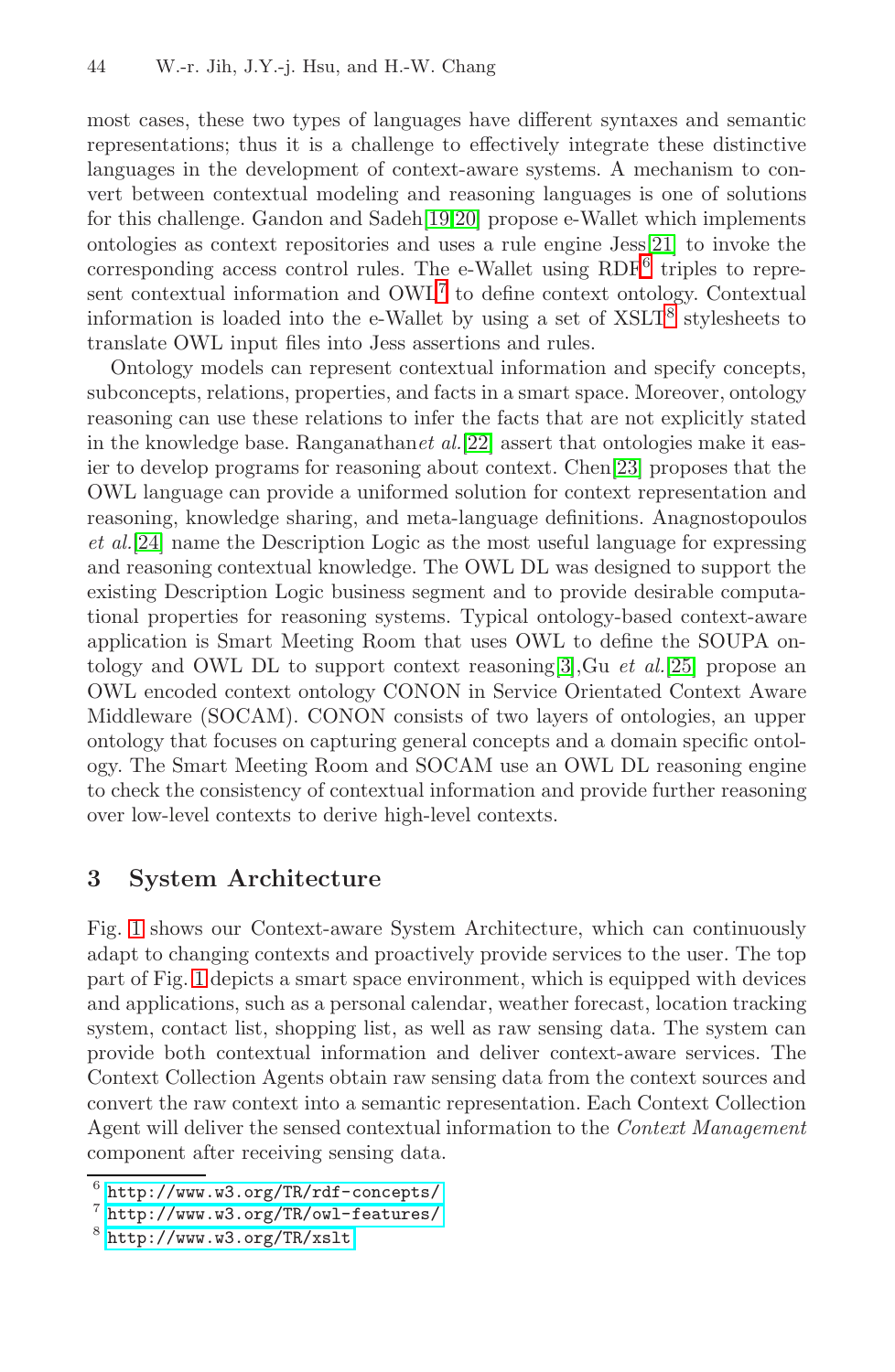

<span id="page-4-0"></span>**Fig. 1.** A Multi-agent System Architecture

The lower part of Fig. 1 illustrates our context-aware system architecture, which consists of three components: *Context Management*, *Context Knowledge Base*, and *Service Arrangement*. The functions of *Context Management* component include monitoring the contextual information and managing the environmental resources. Contextual information, domain knowledge, and service profiles are stored in the *Context Knowledge Base*. The *Service Arrangement* component performs service discovery, composition, and execution. After assigning the specified services, the system will invoke Service Applications to provide services in the smart space environment.

#### **4 Context-Aware Agents**

Agents in Fig. 1 accomplish the functions of managing contextual information and delivering context-aware services. Functions of *Context Management* component include gathering context information from the surrounding environment, providing methods for querying and storing the contextual information, and providing the context in an ontology-based representation that facilities knowledge representation and inference. The *Service Arrangement* module checks whether any service operations match the request under the current situation. If no operation matches the request, it combines operations to match the request.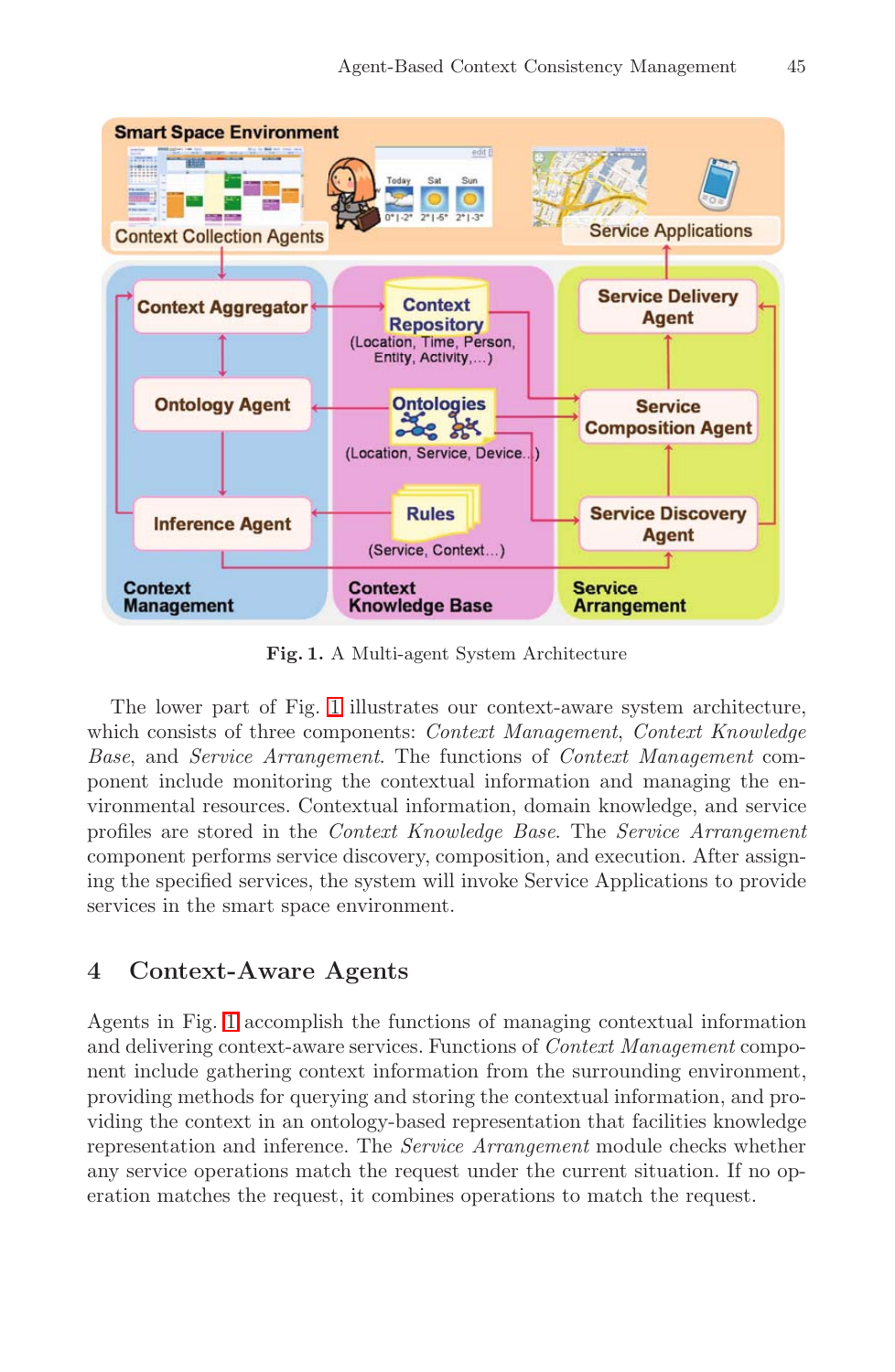#### **4.1 Context Aggregator**

The Context Aggregator component collects contextual information from Context Collection Agents and stores the context information to the Context Repository for context inference, consistency checking, and knowledge sharing. There are two types of input context information data, the raw context and the high-level context. Raw context referring to the sensing data is directly obtained from context sources. For example, bed sensors can provide lay-on-bed sensing and a weather forecast API can provide forecasting information. The Context Aggregator component subscribes to the specified Context Collection Agent in order to retrieve the contextual information, which define in the context ontology. Consequently, Context Collection Agents are the providers of low-level contexts while the highlevel contexts are derived from the Ontology Agent and Inference Agent.

#### $4.2$ **4.2 Ontology Agent**

The Ontology Agent loads and parses an OWL context ontology into RDF triples, which allows other agents to represent and share context in the system. The Context Aggregator component sends the current state of contexts to the Ontology Agent as soon as the subscribed context are changed. The other agents can send their queries to the Ontology Agent in order to retrieve the updated knowledge. According to the structures and relationships between contexts that define in the context ontology, the Ontology Agent performs the subsumption reasoning to deduce new contextual information. For example, it can deduce the superclasses of a specified class and decide whether one class consists of members of another, *e.g.*, a building may spatially contain a room.

## **4.3 Inference Agent**

The Inference Agent adopts an OWL DL reasoning engine for supporting context reasoning and conflict detection. When the Inference Agent receives contextual information from the Ontology Agent, the reasoning engine will invoke rules and trigger actions that may deduce new high-level contexts and derive associated service requests. Combining the inferred contexts [wi](#page-5-0)th the original context ontology, the Inference Agent can detect the context inconsistency. Either new high-level contexts or service requests can be derived from the Inference Agent and be delivered to the Context Aggregator or the Service Discovery Agent, [respectively.](http://www.w3.org/Submission/OWL-S/)

#### <span id="page-5-0"></span> $4.4$ **Service Discovery Agent**

The Service Discovery Agent maintains the service ontology. An OWL-S<sup>9</sup> file defines the service ontology, which includes three essential types of knowledge about a service: the service profile, process model, and service grounding. The OWL-S service profile illustrates the preconditions required by the service and

<sup>9</sup> http://www.w3.org/Submission/OWL-S/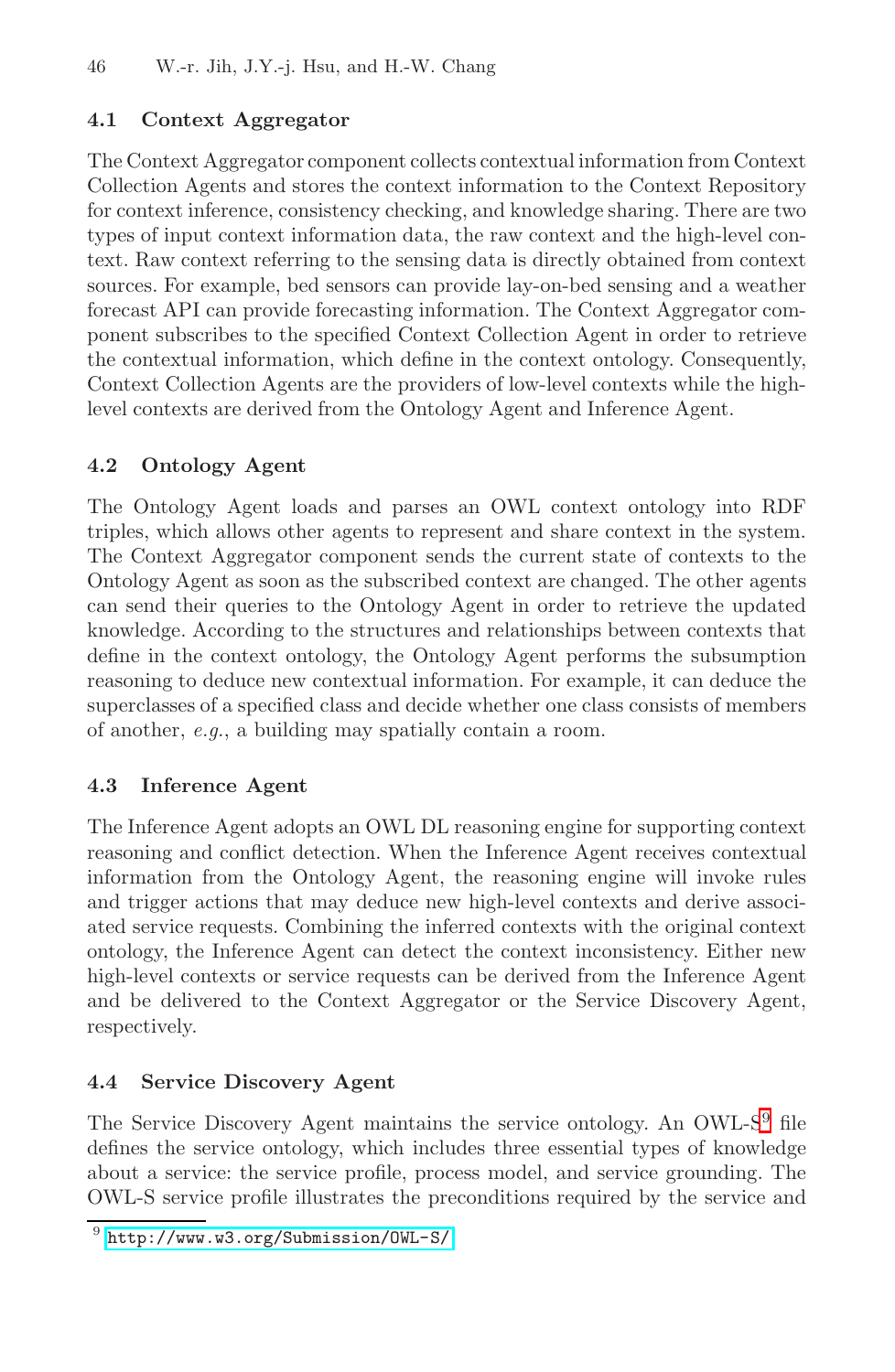the expected effects that result from the execution of the service. A process model describes how services interact and functionalities are offered, which can be exploited to solve goals. The role of service grounding is to provide concrete details of message formats and protocols. According to the description in the service ontology, the Service Discovery Agent keeps the atomic services information. When the Service Discovery Agent receives a service request, it checks whether any single service satisfies the requirement under the current situation. If an atomic service can accomplish the request, the associated service grounding information will be delivered to the Service Delivery Agent.

# **4.5 Service Composition Agent**

If a service request cannot be achieved by a single service, the Service Composition Agent will compose atomic services to fulfill the request. The service profile of a service ontology defines the service goals, preconditions, and effects. According to these semantic annotations, AI planning has been investigated for composing services. The state transition is defined by the operations, which consist of preconditions and effects. Initial states of the AI planner are combined with the current contexts and context ontology. The service request is the planning goal. Therefore, giving initial states, goals, and operations, the Service Composition Agent will derive a service execution plan, which is a sequence of operations that starts from initial states and accomplishes the given goal.

#### **Service Delivery Agent** 4.6

The service ontology defines the information for service grounding, which specifies the details of how an agent can access a service. According to the description of service grounding, the Service Delivery Agent invokes the specified Service Application with the required protocol and message contents.

## **5 Context Ontology Model**

Context-aware applications need a unified context model that is flexible, extendible, and expressive to adapt to a variety of context features and dependency relations. The ontology models can fulfill these requirements; therefore, we deploy an ontology context model to represent contextual information in smart space environments. The ontology fills the need to share knowledge about locations, time, and activities so that context-aware applications can infer the environmental contexts and trigger services.

### **5.1 Context Repository**

The Context Repository stores a set of consistent context, which including location, person, and activity information. Both raw and high-level context have a unique type identities and values. The associated value in the timestamp represents when the corresponding context arrived. The context ontology defines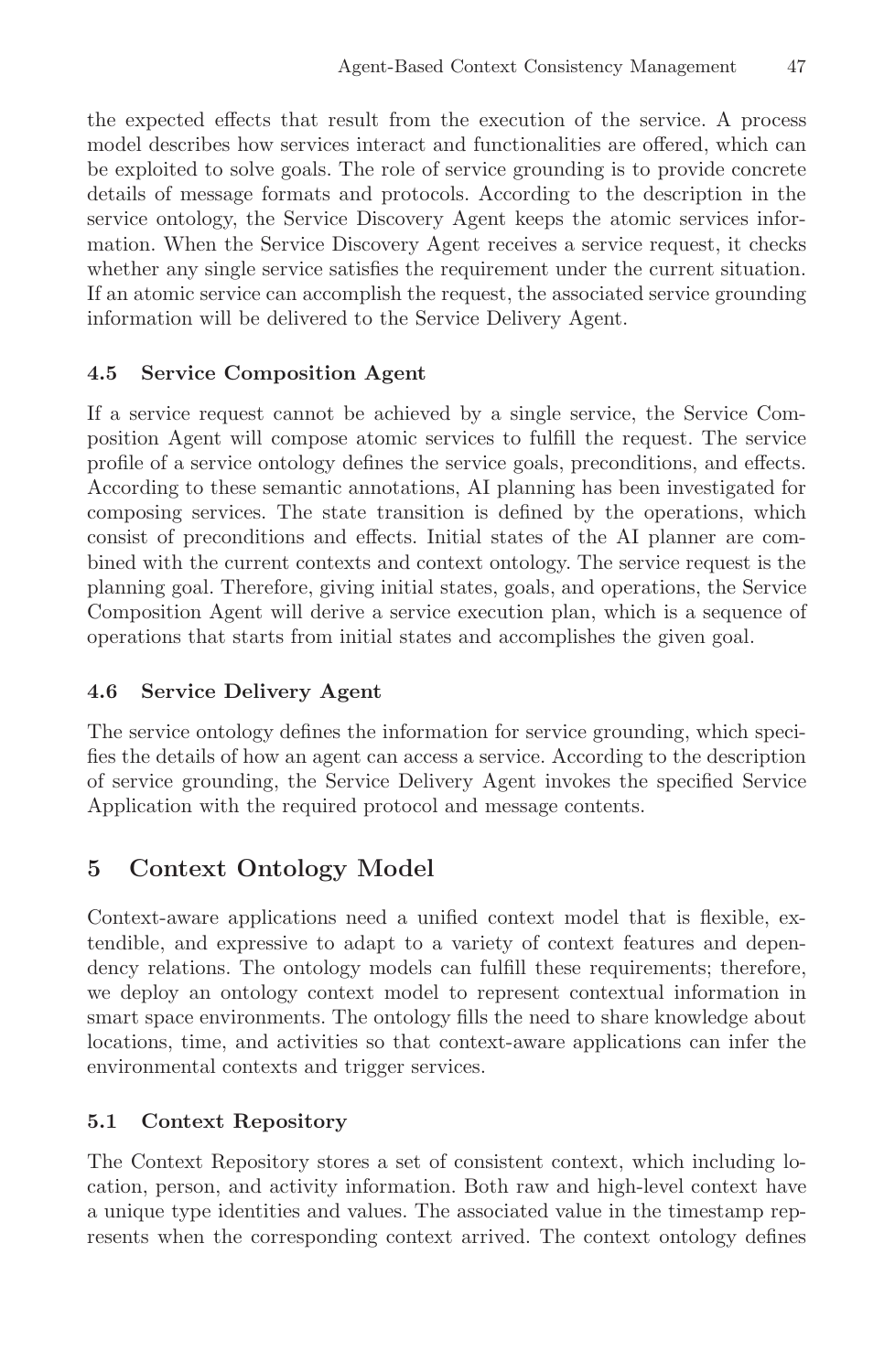the classes of contexts and the relationships between the instances of context objects. A RDF-triple represents a context that contains a subject, a predicate, and an object. The subject is a resource named by a URI with an optional anchor identity. The predicate is a property of the resource, while the object is the value of the property for the resource. For example, the following triple represents "Peter is sleeping".

<http://...#Peter> <http://...#participatesIn> <http://...#sleeping>

Where Peter represents a subject, participatesIn is a predicate, and the activity sleeping is an object. We use subject and predicate as the compound key of the Context Repository. When a context has been updated, the associated timestamp will be changed accordingly.

# **5.2 Ontologies**

An ontology is a data model that represents a domain and is used to reason about the objects in that domain and their relations. We define a context ontology (as depicted in Fig. 2) as a representation of common concepts about the smart space environment. Context information is collected from real-world classes (Person, Location, Sensor, Time, HomeEntity), and a conceptual class Activity. The class hierarchy represents an is-a relation; an arrow points from a subclass to a



**Fig. 2.** A Context Ontology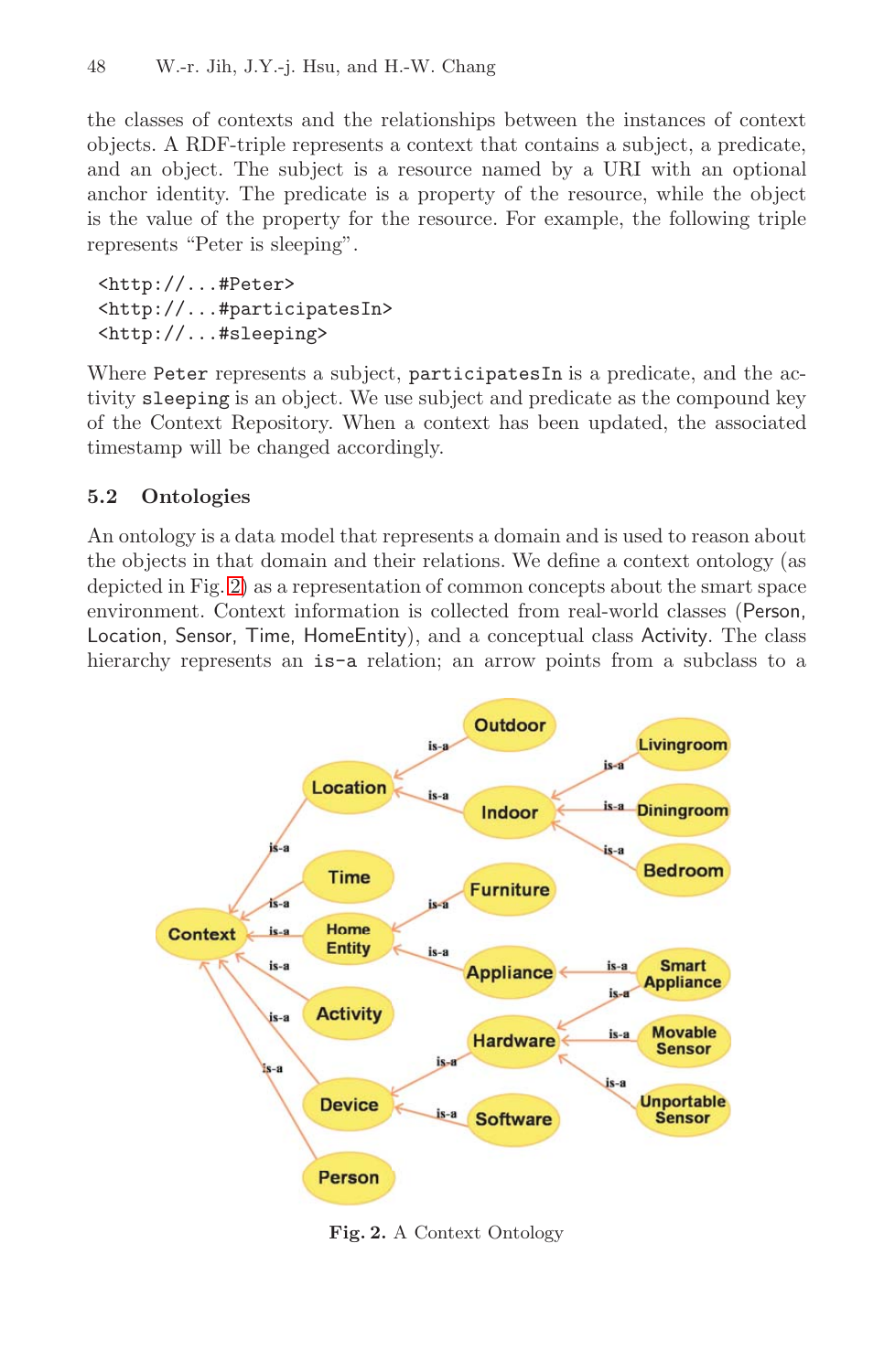



**Fig. 3.** Con[tex](#page-8-0)t Relationship

superclass. A class can have subclasses that represent the concepts more specific than itself. For example, we can divide the classes of all locations into indoor and outdoor locations, that is, Indoor Location and Outdoor Location are two disjoint classes and both of them belong to Location class. In addition, the subclass relation is transitive, therefore, the Livingroom is a subclass of Location class because Livingroom is a subclass of Indoor and Indoor is a subclass of Location.

The relationship between classes is illustrated in Fig. 3. The solid arrows describes the relation between subject resources and object resources. For example, isLocatedIn describes the relation between the instances of Person and Location while the instances of Person are subject resources and i[nst](#page-8-0)ances of Location are object resources.

A service ontology defined by OWL-S describes available services that are comprised of the service profile, service model, and service grounding.

Rules of a rule-based system are simply IF-THEN statements. Context rules can be triggered to infer high-level context. According to the description of Fig. 3, a rule for detecting the location of a user is as follows:

```
[Person_Location:
  (?person isIdentifiedBy ?tag)
  (?tag isMoveTo ?room)
->
  (?person isLocatedIn ?room )
]
```
<span id="page-8-0"></span>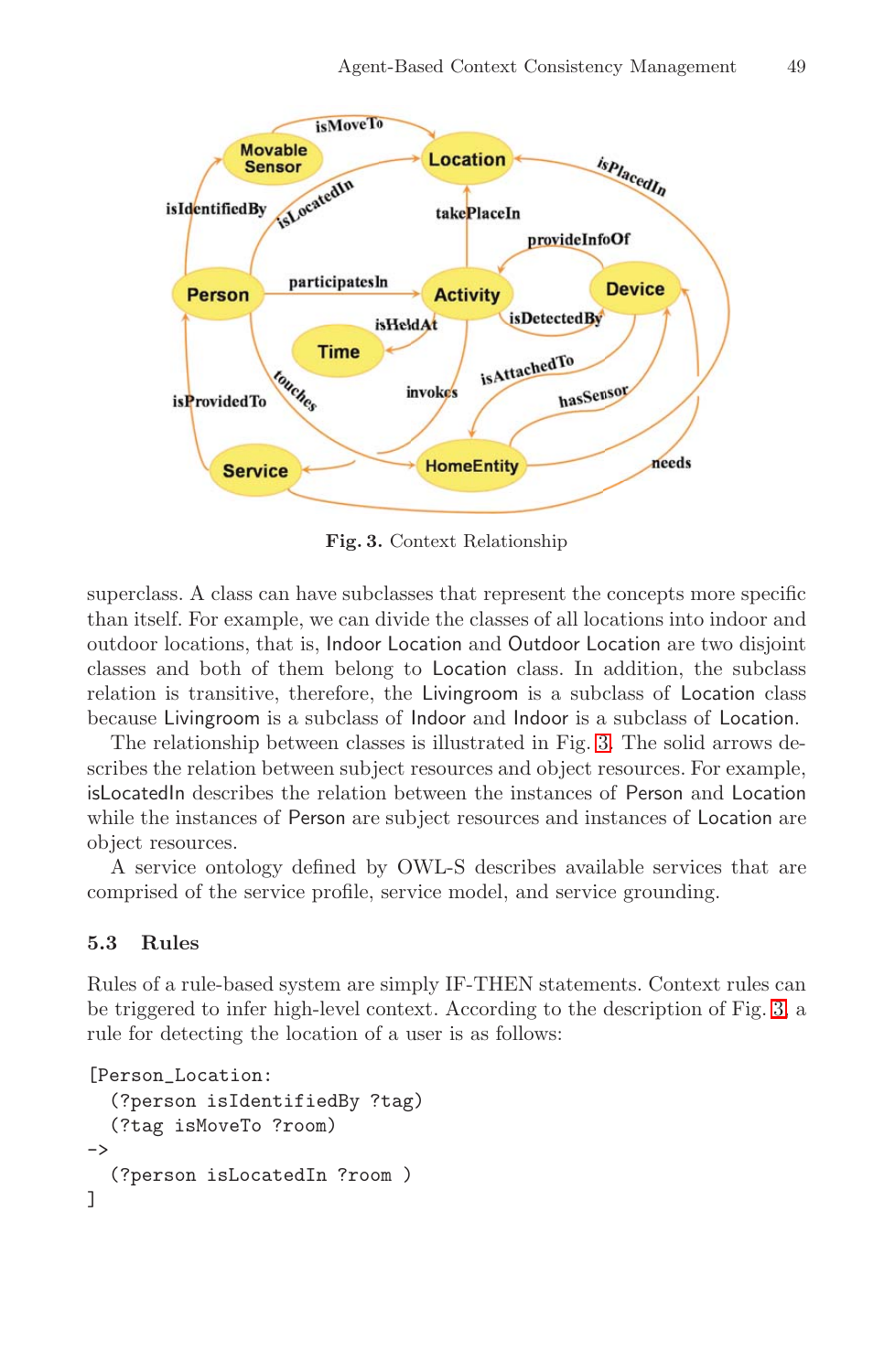Patterns before -> are the conditions, matched by a specific rule, called the left hand side (LHS) of the rule. On the other hand, patterns after the  $\rightarrow$  are the statements that may be fired, called the right hand side (RHS) of the rule. If all the LHS conditions are matched, the actions of RHS will be executed. The RHS statement can either infer a new high-level context or deliver a service request.

The rule Person Location is an example that can deduce high-level context. The ?person is an instance of class Person, ?tag is an instance of MovableSensor, and ?room is an instance of Room, the rule Person Location declares that if any person ?person is identified by a movable sensor ?tag and this movable sensor is moved to a room ?room, we can deduce that ?person is located in ?room.

#### **6 Context Management and Reasoning Mechanism**

In order to make our research easier to explain, we use a simple example to describe the detailed mechanisms of context management and reasoning.

*In a smart space, we find a Smart Alarm Clock and a typical user whom we call Peter. The Smart Alarm Clock can check Peter's schedule and automatically set the wake-up alarm so as he will not miss his first appointment. If Peter does not wake up within a 5-minute period after the alarm is sounded, anoth[er](#page-9-0) alarm event is triggered, this time with increased volume. Alternatively, if Peter were to wake up earlier then the alarm time, the alarm would be disabled.*

#### $6.1$ **6.1 Context Reasoning**

Before implementing the *Smart Alarm Clock*, we must collect Peter's schedule to ascertain appropriate alarm times and employ reasoning as to whether Peter is awake or not. The Google Calendar Data API<sup>10</sup> can support the information of Peter's calendar events. The position-aware sensors, bed pressure sensors, *etc.* can help to detect whether the user is on the bed or not. For example, RFID technologies can be used to recognize and identify Peter's activities. A wireless-based indoor location tracking system determines Peter's location with room-level precision.

<span id="page-9-0"></span>Fig. 4 shows the instance relationships used in detecting whether Peter is currently sleeping or not. Words within ovals represent classes and boxes represent [corresponding instances](http://code.google.com/apis/calendar/) of these classes. For example, bed is an instance of the Furniture class. Dashed lines indicate the connection of a class and its instance. Each solid arrow reflects the direction of object property relationship and is directed from domain to range. In addition, an inverse property can be declared by reversing the direction of a line. For example, the inverse object property of isAttachedTo is hasSensor.

<sup>10</sup> http://code.google.com/apis/calendar/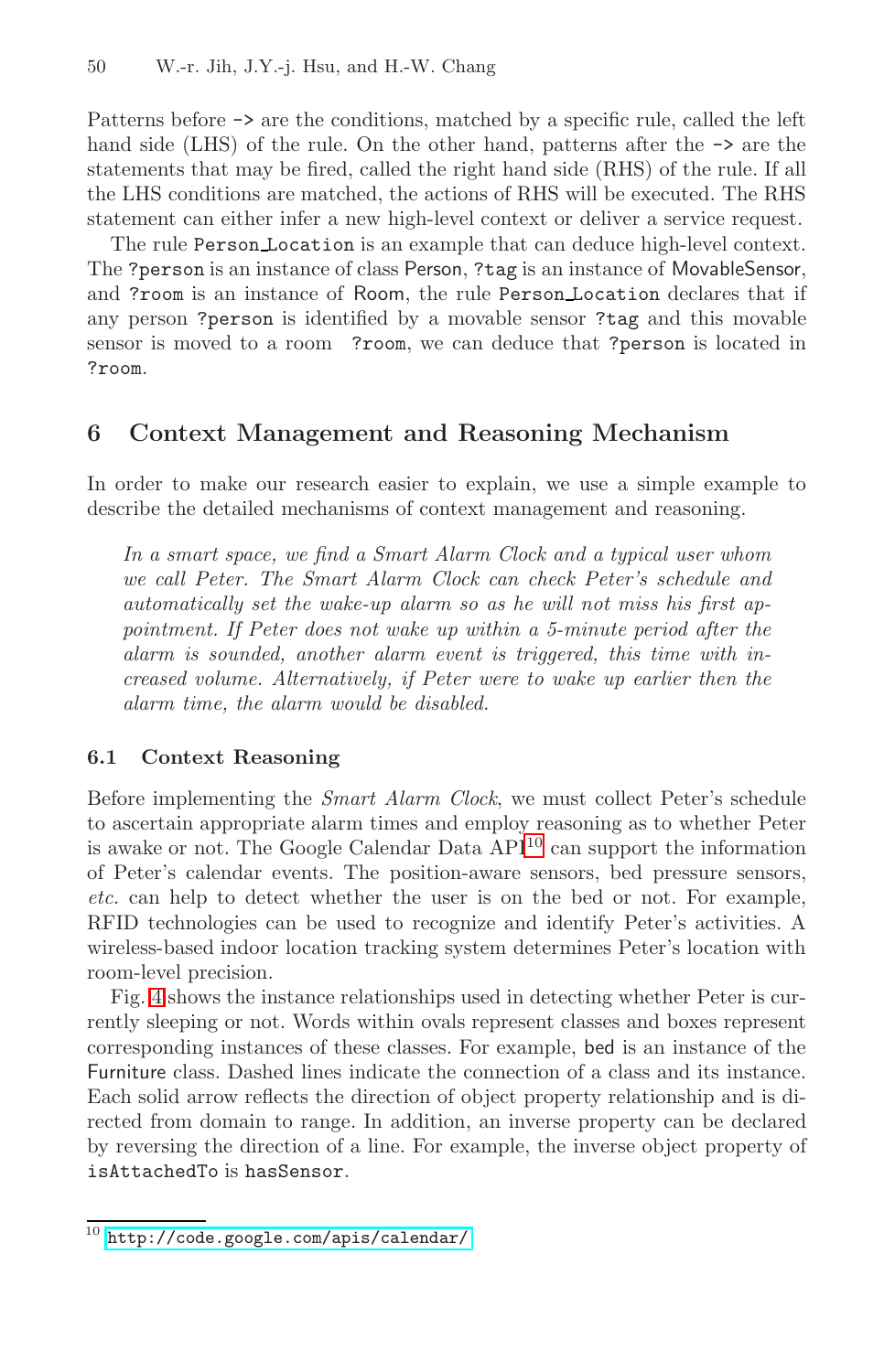

<span id="page-10-0"></span>**Fig. 4.** A Context Snapshot

A boolean data type property isOn is associated with the Sensor class for detecting whether the value of instances are on [or](#page-10-0) off. If someone is on the bed, the value of the bed sensor bed sensor would be on, that is, the value of isOn would be true. Otherwise, when no one occupies the bed, the value of isOn would be false. When wake-up calls event has been triggered, a rule for detecting the value of the bed\_sens[or](#page-10-0) can be used to decide whether it is necessary to deliver the alarm service or not.

For reasoning about high-level contexts, we apply rule-based reasoning with horn clauses into the ontology model. The rule Person activity can deduce in which activity the user currently is involved. For example, in Fig. 4, when the time is up, given the location of Peter and the status of the bed sensor, the rule Person activity will be triggered and can deduce whether Peter is sleeping or not. The rule Invoke service can deduce what service should be delivered to the user. Given the instances of Fig. 4, the rule Invoke service reflects "if Peter is sleeping, deliver smart alarm service".

```
[Person_activity:
```

```
(?person touch ?entity)
 (?entity hasSensor ?sensor)
 (?sensor providesInfoOf ?activity)
->
 (?person participatesIn ?activity) ]
```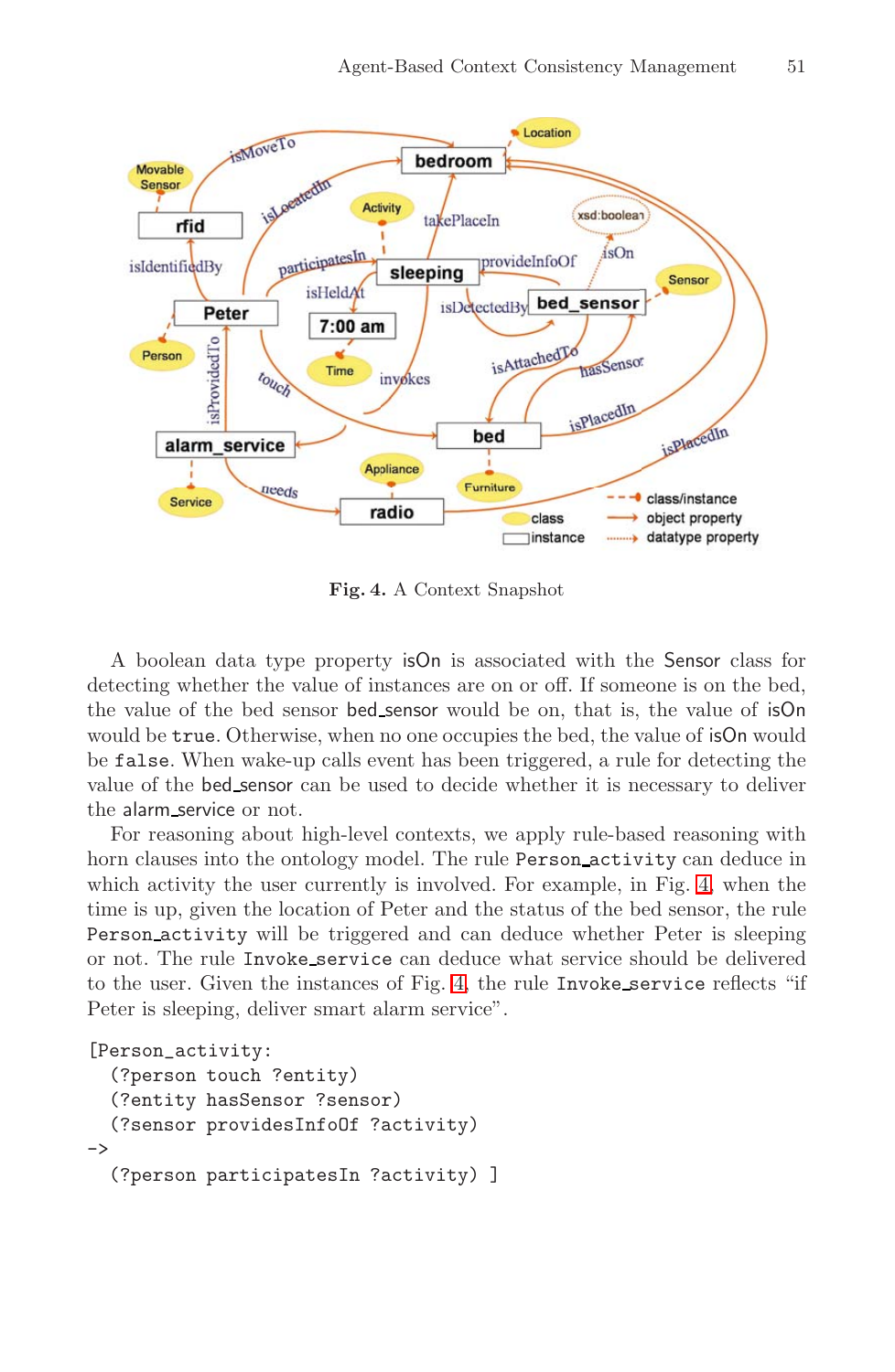```
52 W.-r. Jih, J.Y.-j. Hsu, and H.-W. Chang
[Invoke_service:
  (?person participatesIn ?activity)
  (?activity invokes ?service)
->
  (?service isProvidedTo ?person)]
```
#### <span id="page-11-0"></span>**6.2 Context Management**

Changes of environmental contexts are transient in the sense that context may appear and vanish at anytime. Algorithm 1 shows how the Context Aggregator manages the contextual information.

#### **Algorithm 1.** Maintaining Context Repository

1: **Input:** *c* is the new context 2: *C*: Context Repository 3:  $\text{rdf}_i$ : RDF-triple  $(s_i, p_i, o_i)$  of a context *i* 4: *key*i: key of context *i* in Context Repository 5: **for all**  $i \in C$  **do**<br>6: **if** *isOutdated* 6: **if** *isOutdated*(*i*) **then** 7: *delete*(*i*) 8: **end if** 9: **end for** 10: **if**  $\exists i \in C$  s.t.  $key_i = key_c$  and  $isOne2One(p_c)$  **then** 11: *undate*(*key*<sub>c</sub>, *c*)  $update(key_c, c)$ 12: **else** 13:  $insert(key_c, c)$ 14: **end if**

We use RDF-triple to represent a context while an associated compound key comprises the subject and object. When a new context arrives, the Context Aggregator uses the key of the new context to query the Context Repository. If a context exists in the Context Repository and the associated predicate represents a one-to-one relationship, the new context will replace the old one. Otherwise, the new context will be inserted into the Context Repository. Functions  $update(key_c, c)$  and  $insert(key_c, c)$  perform the context replacement and insertion, respectively. When a context is no longer applicable, it should be removed. function *delete*(*i*) can remove the specified context from the Context Repository. We use a decay function to determine the existence of a given context. Different contexts are associated with different decay functions. This function can either be an objective function for predicating a specified activity or simply be a constant function. The function *isOutdated*(*i*) applies the context decay function to decide whether the context exists or not.

#### **6.3 Inconsistency Resolution**

The Context Repository is dynamically updated to reflect the change of context. Therefore, we must ensure incorrect or outdated contexts do not exist in the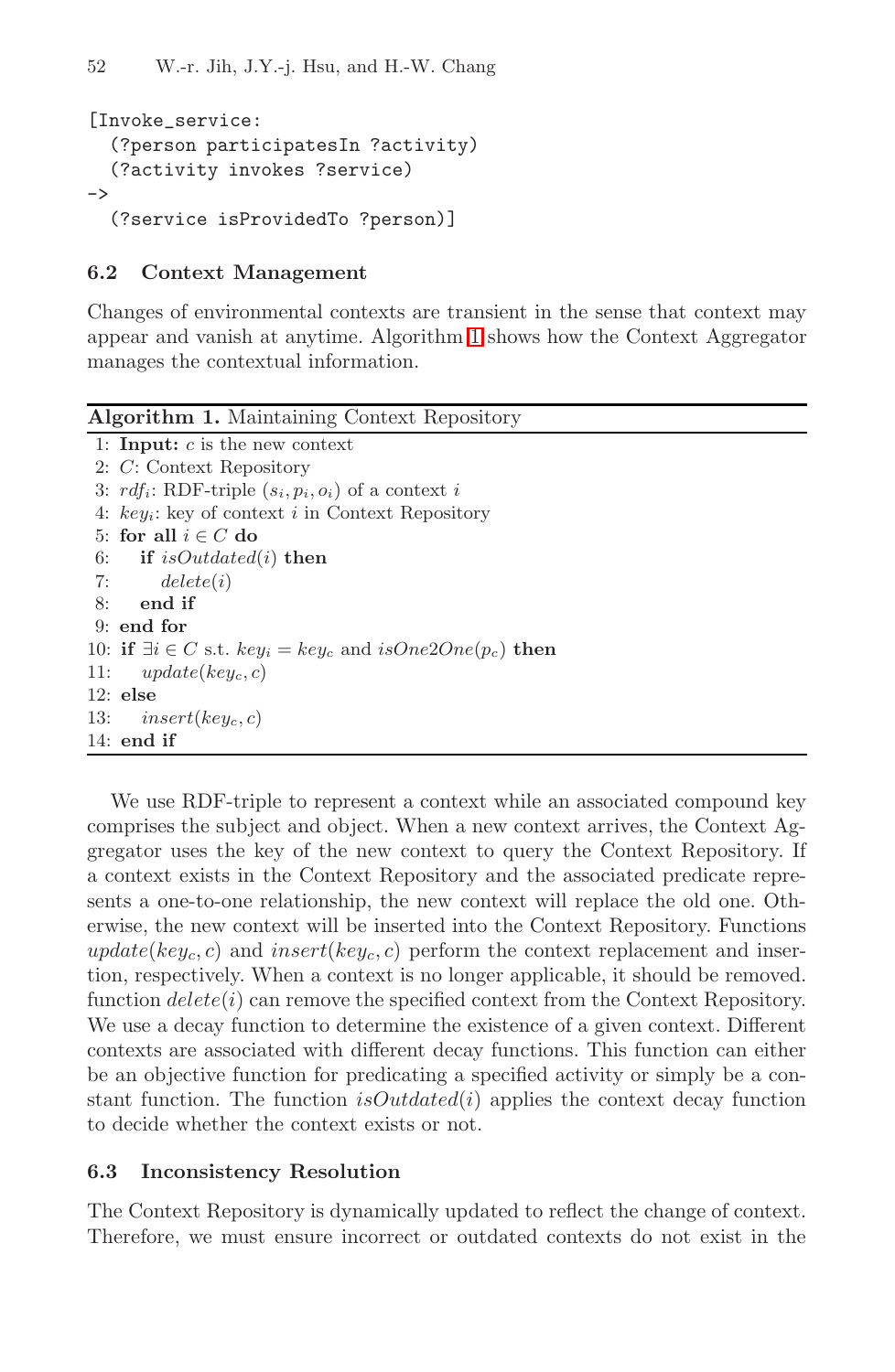Context Repository. If a raw context is changed, some of the inferred high-level contexts may also be changed. For example, if Peter walks from the living room to the bedroom, the corresponding RDF-triple will be changed from <Peter isLocatedIn living room> to <Peter isLocatedIn bedroom>. The Context Aggregator will update the location context of Peter because the property isLocatedIn is one-to-one relationship. If a predicate allows one-to-many relationship, the original context will be preserved.

It is a challenge that wh[en](#page-4-0) a raw context is changed, we need to updated the associated high-level contexts. However, it is often difficult to find the corresponding high-level contexts using the context dependencies of inference rules. Updating a context may easily trigger an infinite context dependency checking loop and can lead to unpredictable situations. To address this issue, we categorize the data in the Context Repository to three types: core knowledge, raw-level contexts, and high-level contexts. The OWL ontologies define core knowledge that is static and persistent. The raw-level context is the raw sensor data that is delivered by the Context Collection Agents in Fig. 1. Using the core knowledge and raw-level contexts, rule-based reasoning can deduce high-level contexts. When a raw conte[xt](#page-12-0) has been removed, we discard the original set of high-level contexts and perform context reasoning. By design, the deduced high-level contexts are consistent with the cu[rre](#page-12-1)nt raw contexts and the Context Repository can maintain context consistency. This approach is while simple, but can efficiently resolve context inconsistency without recursively checking context dependencies.

#### **7 Implementation**

Our agent is deployed on  $JADE^{11}$  (Java Agent DEvelopment Framework), which is a FIPA-compliant software framework for multi-agent systems, implemented in Java and comprised of several agents. Jena<sup>12</sup>, a Java framework for building Semantic Web applications, is used for providing a programmatic environment for RDF, RDFS, and OWL. Moreover, we use an open-source OWL Description Logics (OWL DL) reasoner  $Pelle<sup>13</sup> developed by Mindswap Lab at University$ of Maryland, to infer high-level contexts and detect context conflicts.

## **8 Conclusion and Future Work**

<span id="page-12-0"></span>This research presents a context management mechanism in a smart space. We [integrat](http://jade.tilab.com/)e context-aware technologies, semantic web, and logical reasoning to [provide](http://jena.sourceforge.net/) [contex](http://jena.sourceforge.net/)t-aware services. An ontology-based model supports a reasoning [mechanism](http://pellet.owldl.com/), which can deduce high-level contexts and detect context consistency.

<span id="page-12-1"></span>We use a simple scenario to demonstrate the mechanism of context management. However, this simple case does not fully illustrate the power of context reasoning. Therefore, design of other scenarios that can better explain and evaluate our approach is one of our future directions.

 $\frac{11}{11}$  http://jade.tilab.com/

<sup>12</sup> http://jena.sourceforge.net/

<sup>13</sup> http://pellet.owldl.com/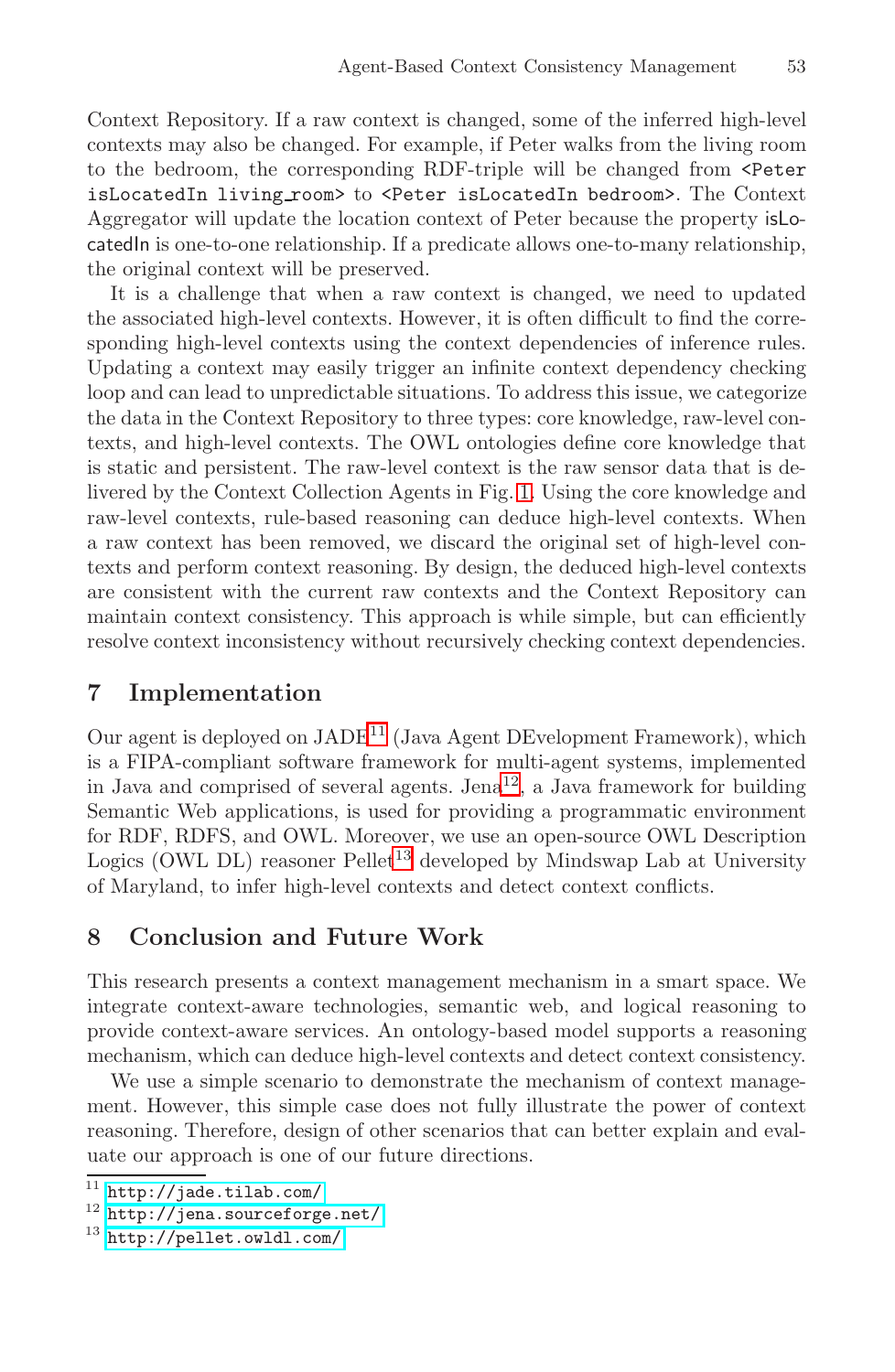## **References**

- <span id="page-13-0"></span>1. Abowd, G.D., Atkeson, C.G., Bobick, A.F., Essa, I.A., MacIntyre, B., Mynatt, E.D., Starner, T.E.: Living laboratories: the future computing environments group at the georgia institute of technology. In: Proceedings of Conference on Human Factors in Computing Systems (CHI 2000): extended abstracts on Human factors in computing systems, pp. 215–216. ACM Press, New York (2000)
- <span id="page-13-1"></span>2. Intille, S.S.: Designing a home of the future. IEEE Pervasive Computing 1(2), 76–82 (2002)
- <span id="page-13-5"></span>3. Chen, H., Finin, T., Joshi, A., Kagal, L., Perich, F., Chakraborty, D.: Intelligent agents meet the semantic web in smart spaces. IEEE Internet Computing  $8(6)$ , 69–79 (2004)
- 4. Look, G., Shrobe, H.: A plan-based mission control center for autonomous vehicles. In: IUI 2004: Proceedings of the 9th international conference on Intelligent user interfaces, pp. 277–279. ACM Press, New York (2004)
- 5. Long, S., Aust, D., Abowd, G., Atkeson, C.: Cyberguide: prototyping context-aware mobile applications. In: Conference companion on Human factors in computing systems (CHI 1996), pp. 293–294. ACM Press, New York (1996)
- <span id="page-13-2"></span>6. Want, R., Hopper, A., Falcão, V., Gibbons, J.: The active badge location system. ACM Transactions on Information Systems (TOIS) 10(1), 91–102 (1992)
- 7. Want, R., Schilit, B.N., Adams, N.I., Gold, R., Petersen, K., Goldberg, D., Ellis, J.R., Weiser, M.: An overview of the PARCTAB ubiquitous computing experiment. Personal Communications 2(6), 28–43 (1995)
- 8. Harter, A., Hopper, A., Steggles, P., Ward, A., Webster, P.: The anatomy of a context-aware application. Wireless Networks 8(2-3), 187–197 (2002)
- 9. Dey, A.K.: Providing architectural support for building context-aware applications. PhD thesis, Georgia Institute of Technology, Director-Gregory D. Abowd (2000)
- 10. Ye, J., Coyle, L., Dobson, S., Nixon, P.: A unified semantics space model. In: Hightower, J., Schiele, B., Strang, T. (eds.) LoCA 2007. LNCS, vol. 4718, pp. 103–120. Springer, Heidelberg (2007)
- <span id="page-13-3"></span>11. Strang, T., Linnhoff-popien, C.: A context modeling survey. In: Workshop on Advanced Context Modelling, Reasoning and Management at The Sixth International Conference on Ubiquitous Computing (UbiComp 2004), Nottingham, England (2004)
- 12. Gruber, T.R.: A translation approach to portable ontology specifications. Knowledge Acquisition 5(2), 199–220 (1993); Special issue: Current issues in knowledge modeling
- 13. Chen, H., Finin, T., Joshi, A.: An ontology for context-aware pervasive computing environments. The Knowledge Engineering Review 18(3), 197–207 (2003)
- 14. Chen, H., Perich, F., Finin, T., Joshi, A.: SOUPA: Standard ontology for ubiquitous and pervasive applications. In: The First Annual International Conference on Mobile and Ubiquitous Systems: Networking and Services (MobiQuitous 2004), pp. 258–267 (August 2004)
- 15. Hobbs, J.R., Pan, F.: An ontology of time for the semantic web. ACM Transactions on Asian Language Information Processing (TALIP) 3(1), 66–85 (2004); Special Issue on Temporal Information Processing
- <span id="page-13-4"></span>16. Coen, M.H.: Building brains for rooms: designing distributed software agents. In: Proceedings of the Conference on Innovative Applications of Artificial Intelligence (IAAI 1997), pp. 971–977. AAAI Press, Menlo Park (1997)